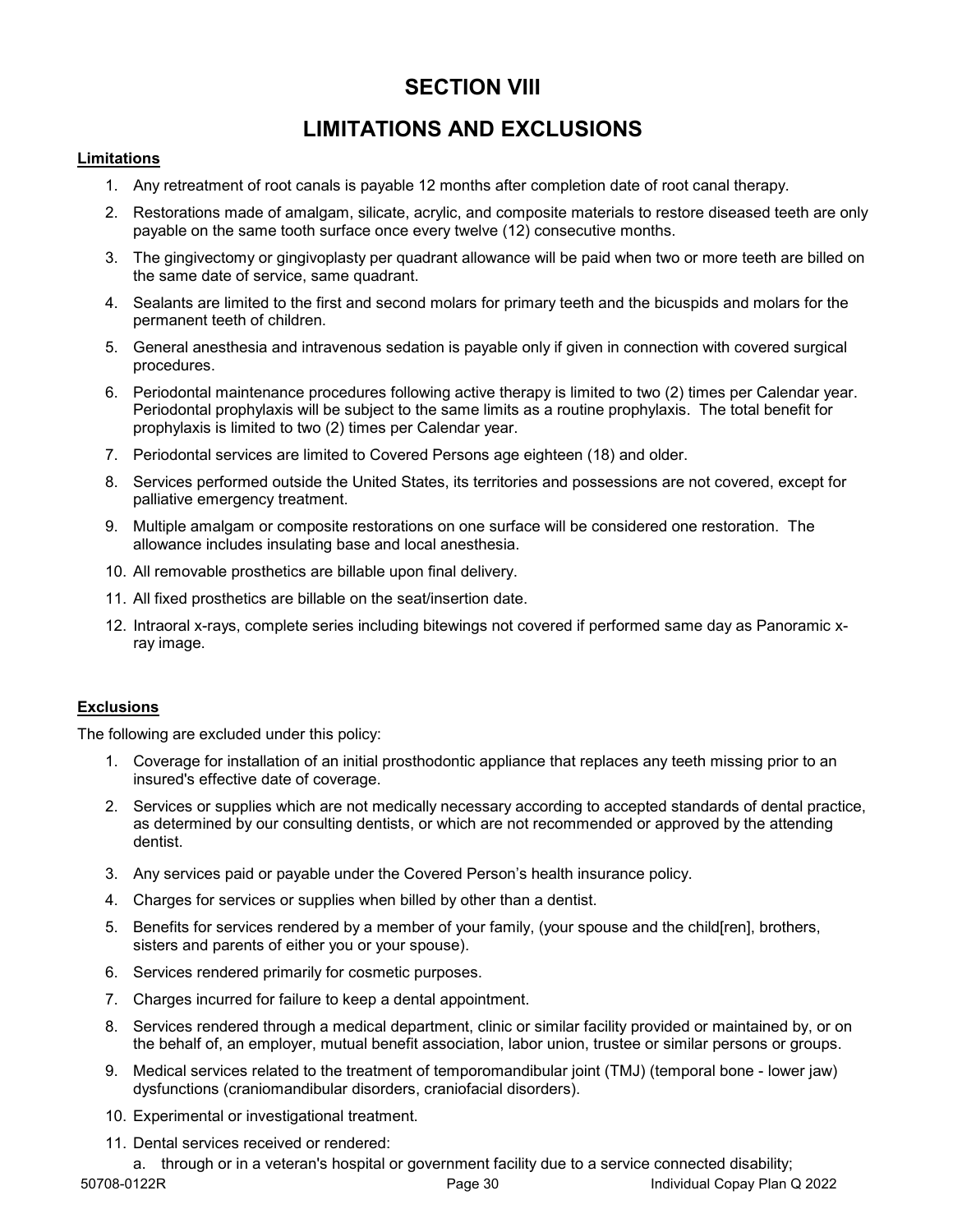- b. which are covered and paid under Worker's Compensation or similar law; or
- c. which are coordinated with another insurance policy providing dental benefits for the same charges, to the extent that the total amount payable under both plans exceeds 100% of the FCL allowance for expenses actually incurred.
- 12. Services for which the insured incurs no charge.
- 13. Procedures, appliances, or restorations necessary to alter vertical dimension and/or restore or maintain the occlusion. Such procedures include, but are not limited to, equilibration, periodontal splinting, full mouth rehabilitation, restoration of tooth structure lost from attrition and restoration for malalignment of teeth.
- 14. Local anesthesia when billed separately by a dentist.
- 15. Services not listed in this policy or any schedules attached to this policy.
- 16. Charges for a more expensive service, procedure, or course of treatment than is customarily provided by the dental profession, consistent with sound professional standards of dental practice for the dental condition concerned. Payment for such charges under this policy will be based on the allowance for the least costly service, procedure, or course of treatment.
- 17. Any additional treatment required due to the Covered Person's failure to follow instructions, or lack of cooperation with the dentist.
- 18. Treatment for any illness, injury, or medical conditions arising out of: war or act of war whether declared or undeclared (war does not include acts of terrorism), participation in a felony, riot or insurrection, service in the armed forces or auxiliary units, and attempted suicide or intentionally self-inflicted injury, whether sane or insane. thresholdton, the bracket of doctrinating ost from attribute between the specifical contents and the provision of the main stream of the specifical contents of the specifical contents of the provision of the provision of t
	- 19. Services rendered before the effective date of coverage.
	- 20. Services rendered after termination of coverage, except as provided under "Extension of Benefits upon Contract Termination.
	- 21. Charges for services or supplies for sterilization. Charges for sterilization are included in the allowance for other covered dental procedures.
	- 22. Any denture or bridge replacement made necessary by reason of loss, theft, or alteration by a Covered Person.
	- 23. Services in connection with any crown, inlay or onlay restoration, or for any denture or bridge if treatment began prior to the insured's coverage under this policy.
	- 24. Duplicate or temporary denture, crown, or bridge.
	- 25. Labial Veneer restorations.
	- 26. General anesthesia and intravenous sedation administered exclusively for patient management or comfort.
	- 27. Charges for nitrous oxide.
	- 28. Services, other than those provided to a newborn child, with respect to congenital (hereditary) or developmental malformations or cosmetic reasons, including but not limited to cleft palate, maxillary or mandibular (upper or lower) malformations, enamel hypoplasia (lack of development), fluorosis (a type of discoloration of the teeth), and anodontia (congenitally missing teeth).
	- 29. Prescribed drugs, premedication or analgesia.
	- 30. Extra oral grafts (grafting of tissues from outside the mouth to oral tissues).
	- 31. Charges for oral hygiene, plaque control, or diet instruction.
	- 32. Charges for orthodontia service unless indicated on the Schedule of Benefits.
	- 33. Charges for implants unless indicated on the Schedule of Benefits.
	- 34. Charges for sterilization are included in the allowance for other covered dental procedures.
	- 35. Charges for biohazardous waste disposal are included in the allowance for other covered dental procedures.
	- 36. Charges associated with accidental injuries to a Sound Natural Tooth.
	- 37. Cone Beam Imaging and Cone Beam MRI procedures.
	- 38. Hospital costs or any additional fees that the dentist or hospital charges for treatment at the hospital (inpatient or outpatient).
	- 39. Fabrication of athletic mouthguard.
	- 40. Internal and external bleaching.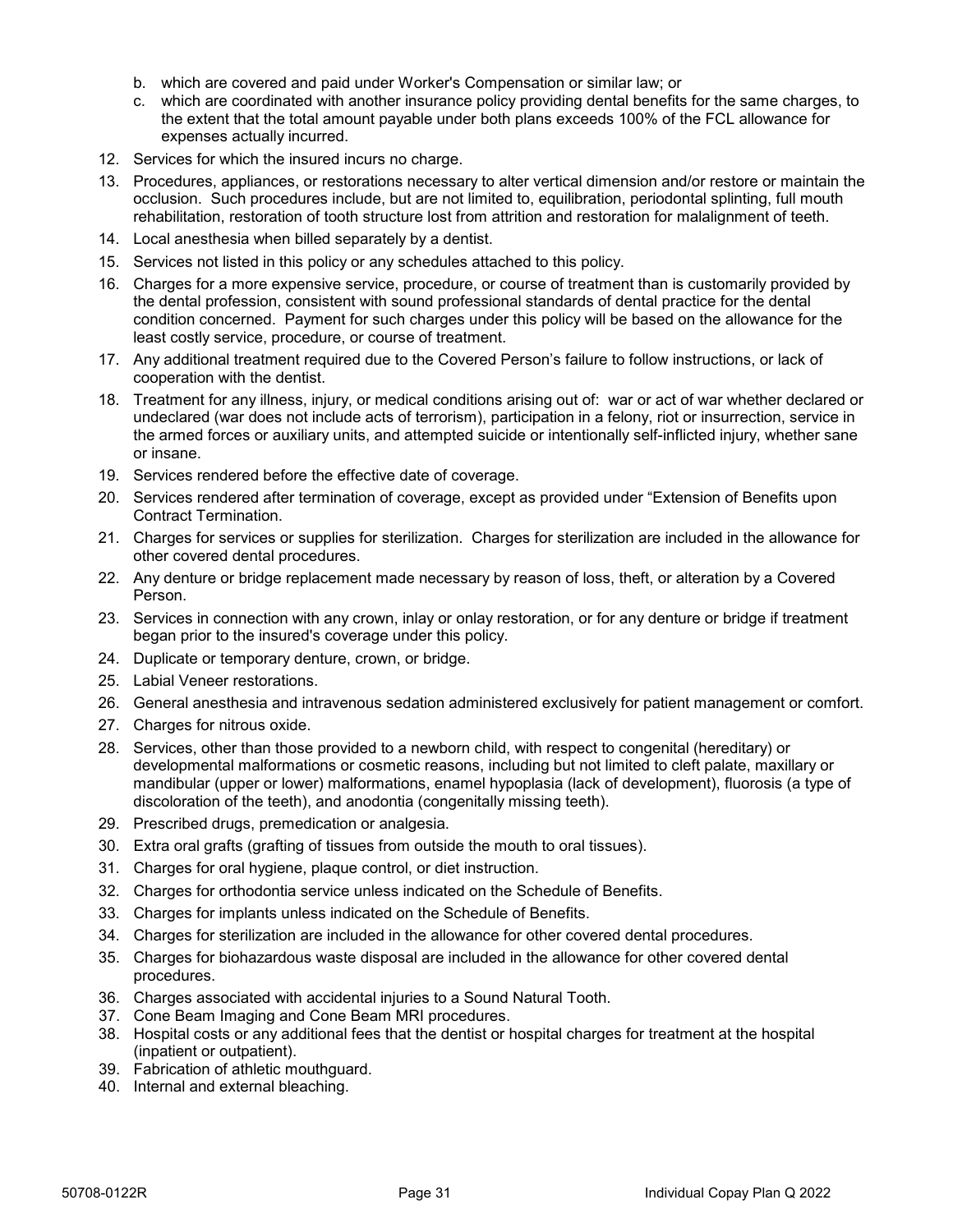## **SECTION IX**

# **COORDINATION OF BENEFITS**

Coordination of Benefits ("COB") is a limitation of benefits for dental benefits under the policy and is designed to avoid the duplication of payment for dental benefits. Coordination of Benefits applies when an insured is covered under other dental plans, programs, or policies providing dental benefits which contain a COB provision or are required by law to contain a COB provision. Such other dental plans, programs, or policies may include, but are not limited to:

- 1. any group or individual dental insurance, group type self-insurance dental, health maintenance organization dental plan, or other dental plan, program, or policy; or
- 2. any group or individual dental plan, program, or policy underwritten or administered by FCL.

FCL's payment for covered dental benefits depends on whether FCL is the primary payer, as determined in accordance with the provisions set forth below. If FCL is the primary payer, FCL's payment for dental benefits, if any, will not be reduced due to the existence of other coverage and will be made without regard to the insured's other dental plans, programs, or policies. under downt plane, programs, or poidoles providing dentit benefit the incomination at COS (providing control of the method plane programs, or policies may include, but are need to represent the propriation of the state inc

In those cases where COB applies and FCL is not the primary payer, FCL's payment for dental benefits, if any, will be reduced so that the combined benefits of both plans will not be more than 100% of the FCL allowance for expenses actually incurred for covered services.

The following rules shall be used by FCL to determine if FCL is the primary payer:

1. The dental benefits of a dental policy, plan, or program that covers the person as an employee, member, or insured, other than as a dependent, are determined before those of the dental policy, plan, or program that covers the person as a dependent.

However, if the person is also a Medicare beneficiary, and as a result of the rule established under the Social Security Act of 1965, as amended, Medicare is secondary to the dental plan covering the person as a dependent of an active employee, the order in which dental benefits are payable will be determined as follows:

- a. first, dental benefits of a plan that covers a person as an employee, member, or subscriber;
- b. second, dental benefits of a plan of an active employee that covers a person as a dependent;
- c. third, Medicare Benefits.
- 2. Except as stated in paragraph 3, when two or more dental policies, plans, or programs cover the same child as a dependent of different parents:
	- a. the dental benefits of the dental policy, plan, or program of the parent whose birthday, excluding the year of birth, falls earlier in a year are determined before those of the dental policy, plan, or program of the parent whose birthday, excluding year of birth, falls later in the year; but
	- b. if both parents have the same birthday, the dental benefits of the dental policy, plan, or program which has covered the parent for the longest are determined before those of the dental policy, plan, or program which has covered the parent for the shorter period of time.

However, if one of the plans does not have a provision which is based on the birthday of the parent, but instead on the gender, and this results in each dental policy, plan, or program determining its benefits before the other, the dental policy, plan, or program which does not have a provision which is based on a birthday will determine the order of dental benefits.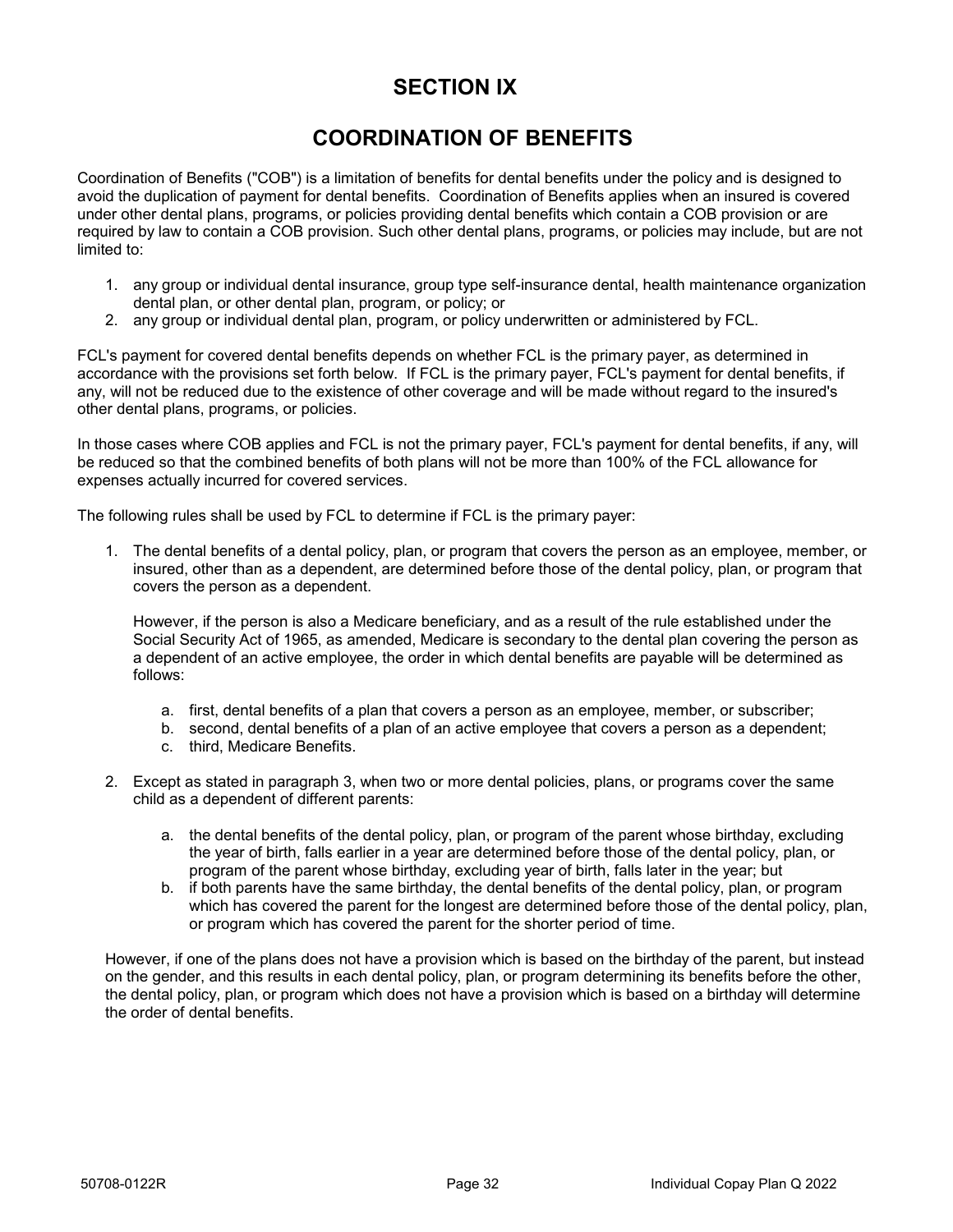- 3. If two or more dental policies, plans, or programs cover a dependent child of divorced or separated parents, dental benefits for the child are determined in this order:
	- a. first, the dental policy, plan, or program of the parent with custody of the child;
	- b. second, the dental policy, plan, or program of the spouse of the parent with custody of the child; and
	- c. third, the dental policy, plan, or program of the parent not having custody of the child.

However, if the specific terms of a court decree makes one parent financially responsible for the dental care expenses of the child, and if the entity obliged to pay or provide the dental benefits of the dental policy, plan, or program of that parent has actual knowledge of those terms, the dental benefits of that dental policy, plan, or program are determined first. This does not apply with respect to any claim determination period or dental plan, policy, or program year during which any dental benefits are actually paid or provided before that entity has the actual knowledge.

- 4. The dental benefits of a dental policy, plan, or program which covers a person as an employee other than as a laid-off or retired employee, or as a dependent of such a person, are determined before those of a dental policy, plan, or program which covers that person as a laid off or retired employee or as a dependent of such a person. If the other dental policy, plan, or program is not subject to this rule, and if, as a result, the dental policies, plans, or programs do not agree on the order of dental benefits, this paragraph shall not apply. However, if the specific terms of a court decree maker one parent firancially responsible for the dentations<br>of program are determined figs. This does not apply with respect to any dental control of the proparties of the c
	- 5. If none of the above rules determine the order of dental benefits, the dental benefits of the policy, plan, or program which has covered the employee, member, or insured the longest period of time are determined before those of the other dental policy, plan, or program.

If an individual is covered under a COBRA continuation plan as a result of the purchase of coverage as provided under the Consolidated Omnibus Budget Reconciliation Act of 1985, as amended, and also under a group dental plan, the following order of benefits applies:

- a. first, the dental plan which covers the person as an employee, or as the employee's dependent;
- b. second, the coverage purchased under the dental plan covering the person as a former employee, or as the former employee's dependent provided according to the provisions of COBRA.

Coordination of Benefits shall not be permitted against the following types of policies:

- 1. indemnity;
- 2. excess insurance;
- 3. specified illness or accident; or
- 4. Medicare supplement.